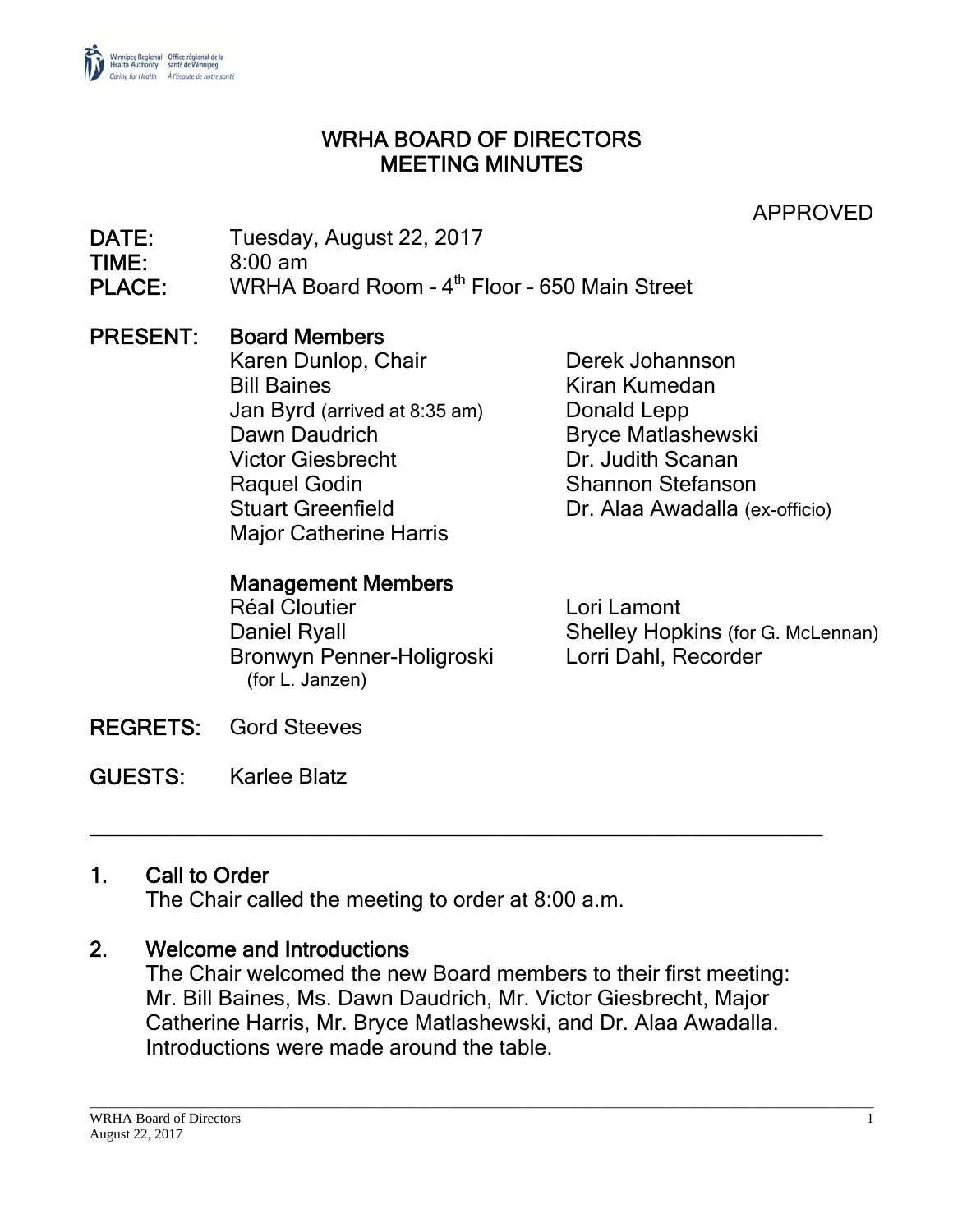#### 3. Statement of Acknowledgement of Indigenous Ancestral and Territorial Lands

Dr. Scanlan read the Statement of Acknowledgement of Indigenous Ancestral and Territorial Lands.

### 4. Declaration of Conflict of Interest

There were no conflicts of interest declared, potential or perceived with respect to the discussions anticipated at this Board meeting.

As new members of the Board and in the interest of transparency, the following declarations were made:

Mr. Giesbrecht has been appointed as the Concordia Hospital Board representative to the WRHA Board. This appointment is a structural part of the WRHA Board as per the RHA Act, and therefore, not a conflict of interest. Mr. Giesbrecht noted that he sits on the Board of Directors for the Winnipeg Housing and Rehabilitation Corporation that provides housing to clients that receive services from the WRHA. Mr. Cloutier advised that the WRHA does not have any housing agreement with the Corporation and therefore there is no conflict of interest.

Mr. Matlashewski advised that he is employed with National Bank Financial that does some investment work for the WRHA. Mr. Matlashewski added that this investment work is conducted through a separate investment team of which Mr. Matlashewski does not participate. Mr. Matlashewski will recuse himself from any portions of Board meetings that involve financial-related issues that involve National Bank Financial.

Major Harris informed the group that she leads a worship service once a month at a WRHA facility for which she receives an honourarium.

Dr. Awadalla is the President of the WRHA Medical Staff and an Obstetrician Gynecologist with privileges at Victoria General Hospital. Dr. Awadalla is a non-voting member of the Board.

#### 5. Approval of Agenda

At the prerogative of the Chair, the following amendment was made to the agenda: Item #7.1.4 was moved from the "Open Session" of the meeting to the "In Camera Agenda". The agenda was then approved by consensus, as amended.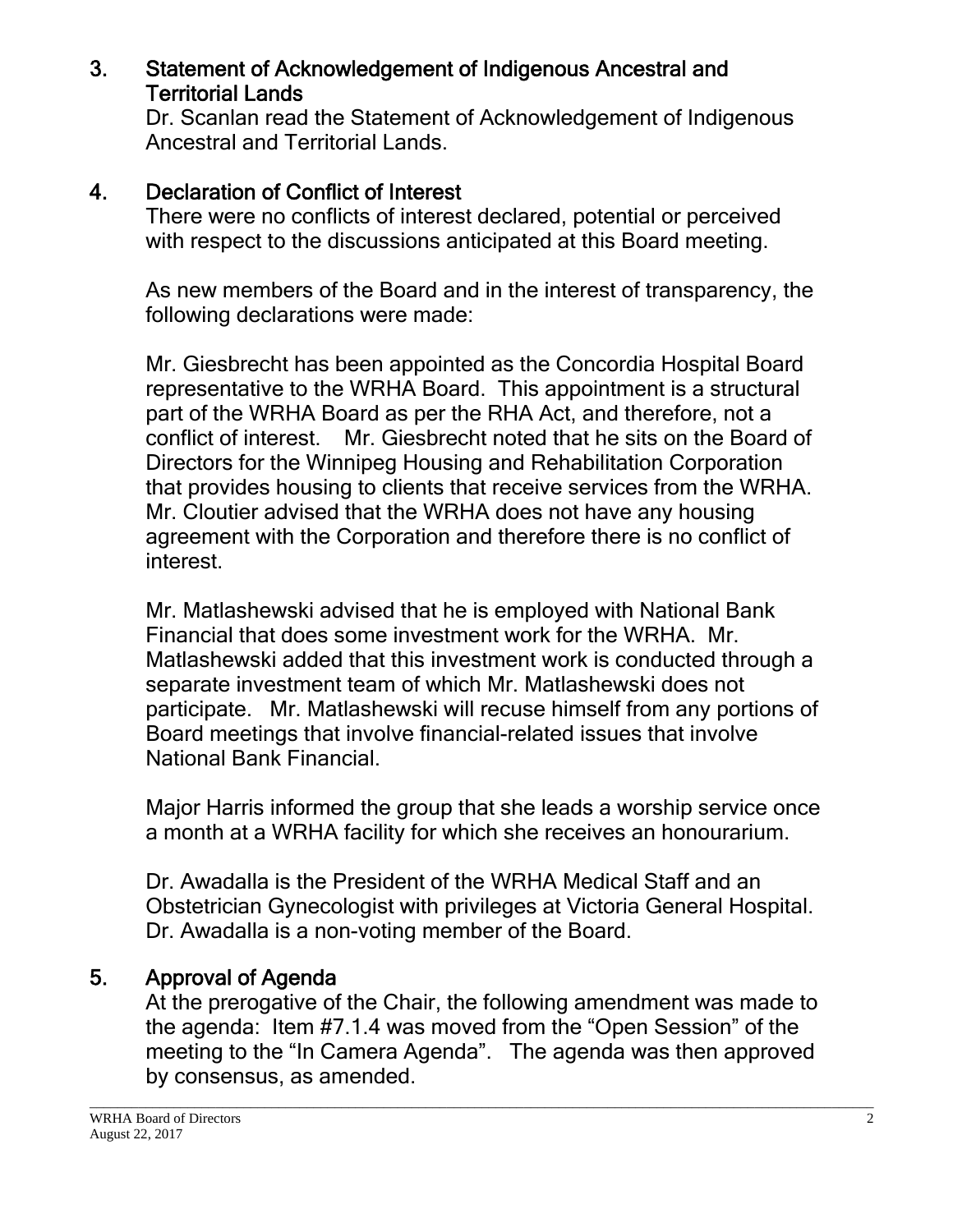# 6. Board Chair's Remarks

The Chair welcomed all members to the meeting. For the benefit of the new members of the Board, the Chair explained the Board's mandate noting that it is not just focused on the financial aspects of the WRHA, but that the mandate is multi-dimensional encompassing quality, patient safety, and health care services to Manitobans and Northwest Ontario. The Chair advised that her role includes: representing the Board as a whole at public events; attending meetings with the Minister; and attending meetings with staff from WRHA devolved and non-devolved sites and agencies. A Board orientation will be held in mid-September, with a Board retreat to be held later in the fall.

# 7. For Approval

It was noted that Resolution #7.1.1 was distributed with the Board agenda package denoting an incorrect effective date of July 26, 2017. The correct date is June 27, 2017 and will be reflected accordingly in the resolutions noted below:

# 7.1.1 Appointment of WRHA Interim President and Chief Executive Officer

RESOLVED that the WRHA Board hereby approves and ratifies the appointment of Réal Cloutier as the Interim President and Chief Executive Officer of the Winnipeg Regional Health Authority effective June 27, 2017 until such time as the WRHA approves the appointment of a permanent President and Chief Executive Officer.

The above-noted resolution was read by the Chair into the public record at today's Board meeting. The above-noted resolution was unanimously approved during the private, in-camera session of the Board at their meeting of June 27, 2017.

RESOLVED that the WRHA Board hereby approves and ratifies the contract of employment entered into between WRHA and Réal Cloutier as the Interim President and CEO on August 16, 2017 which contract of employment shall be effective June 27, 2017.

 Motion Carried Unanimously Moved by Mr. S. Greenfield, Seconded by Mrs. S. Stefanson Counted Vote: All in Favour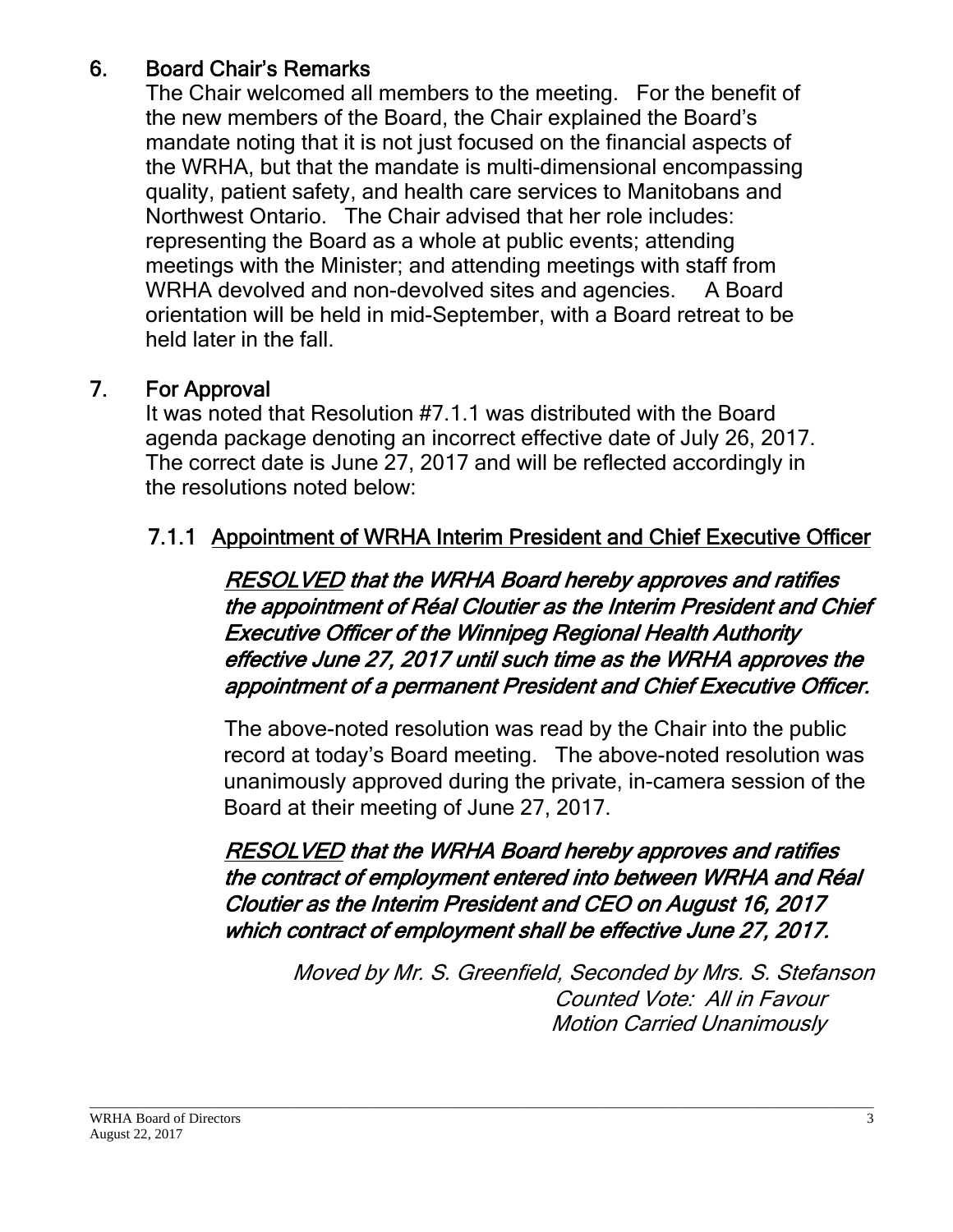RESOLVED that Réal Cloutier effective June 27, 2017 is authorized to sign all cheques on behalf of the WRHA and that the WRHA shall takes steps to add Réal Cloutier as an individual authorized to sign cheques on behalf of the WRHA while he is Interim President and CEO. Any two of the Board Chair, the Vice Chair and the Chief Financial Officer are hereby authorized to sign the necessary bank documentation to add Réal Cloutier, if necessary.

> Motion Carried Unanimously Moved by Dr. J. Scanlan, Seconded by Ms. K. Kumedan Counted Vote: All in Favour

RESOLVED that the WRHA Board hereby approves and ratifies all actions taken, cheques and contracts signed by Réal Cloutier in his role as Interim President and CEO since the effective date of his appointment to that role on June 27, 2017.

> Motion Carried Unanimously Moved by Mr. S. Greenfield, Seconded by Mr. D. Lepp Counted Vote: All in Favour

On behalf of the Board, the Chair welcomed Mr. Cloutier to his new role as the Interim President & CEO for the WRHA.

# 7.1.2 LHIG Topics - 2017/18

Discussion ensued on the two topics presented in the Briefing Note that was distributed with the agenda for review and approval.

### RESOLVED that the WRHA Board hereby approves the following LHIG Topic for 2017-18, as per the attached Briefing Note: 'Public Perspectives on Accessing and Navigating the Health Care System'.

 Motion Carried Unanimously Moved by Mr. D. Johannson, Seconded by Ms. K. Kumedan Counted Vote: All in Favour

It was agreed to bring the second topic back to the next Board meeting for a generative discussion: 1) to review the concept of LHIGs overall and their relation to the Board; and 2) to discuss the second topic.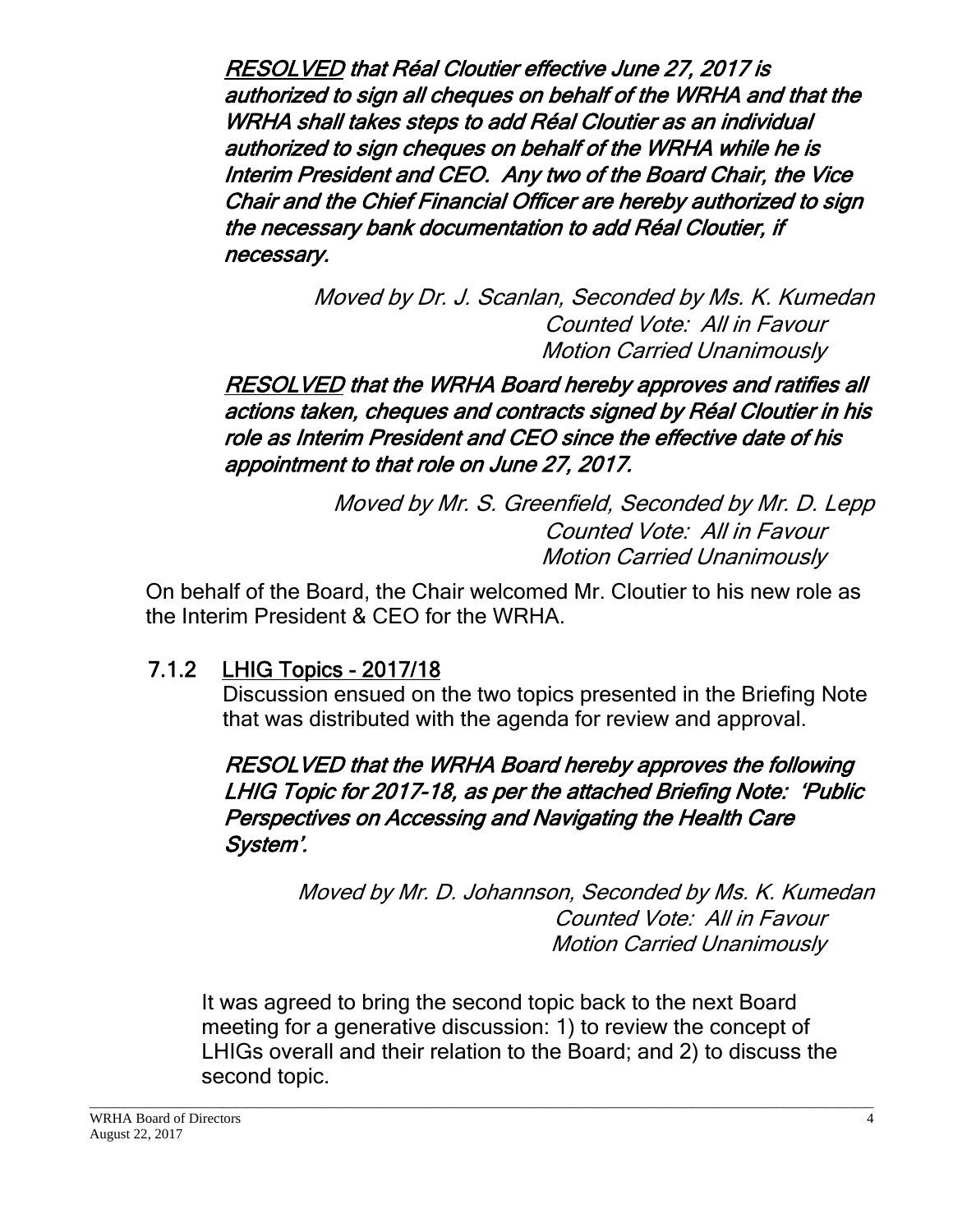#### RESOLVED that the WRHA Board hereby approves the proposed membership for the Local Health Involvement Groups for 2017/18 as per the attached list of proposed members.

Moved by Mrs. S. Stefanson, Seconded by Mr. B. Baines

The Board questioned how the diversity of the membership was derived. It was noted that the staff who manage the LHIGs are clear in their mandate and make concerted effort to ensure membership is diverse in culture and age, and is made up of members of the public, not patients in the health care system. Concern was expressed that the age of the volunteer should not be specified, but could be instead indicated through a generalized description such as "retired, student" or through an age range.

It was further noted that the membership does not include current Board members' names. For this reason, the above-noted resolution was amended to read as follows:

## RESOLVED that the WRHA Board hereby approves the proposed public membership for the Local Health Involvement Groups for 2017/18 as per the attached list of proposed members.

 Motion Carried Unanimously Moved by Mrs. S. Stefanson, Seconded by Mr. B. Baines Counted Vote: All in Favour

# 7.2 Minutes: Board of Directors Meeting of June 27, 2017

The minutes of the Board of Directors meeting of June 27, 2017, were distributed for approval, and accepted by consensus.

> Moved by Mr. D. Johansson, Seconded by Mr. D. Lepp Counted Vote: All in Favour Motion Carried Unanimously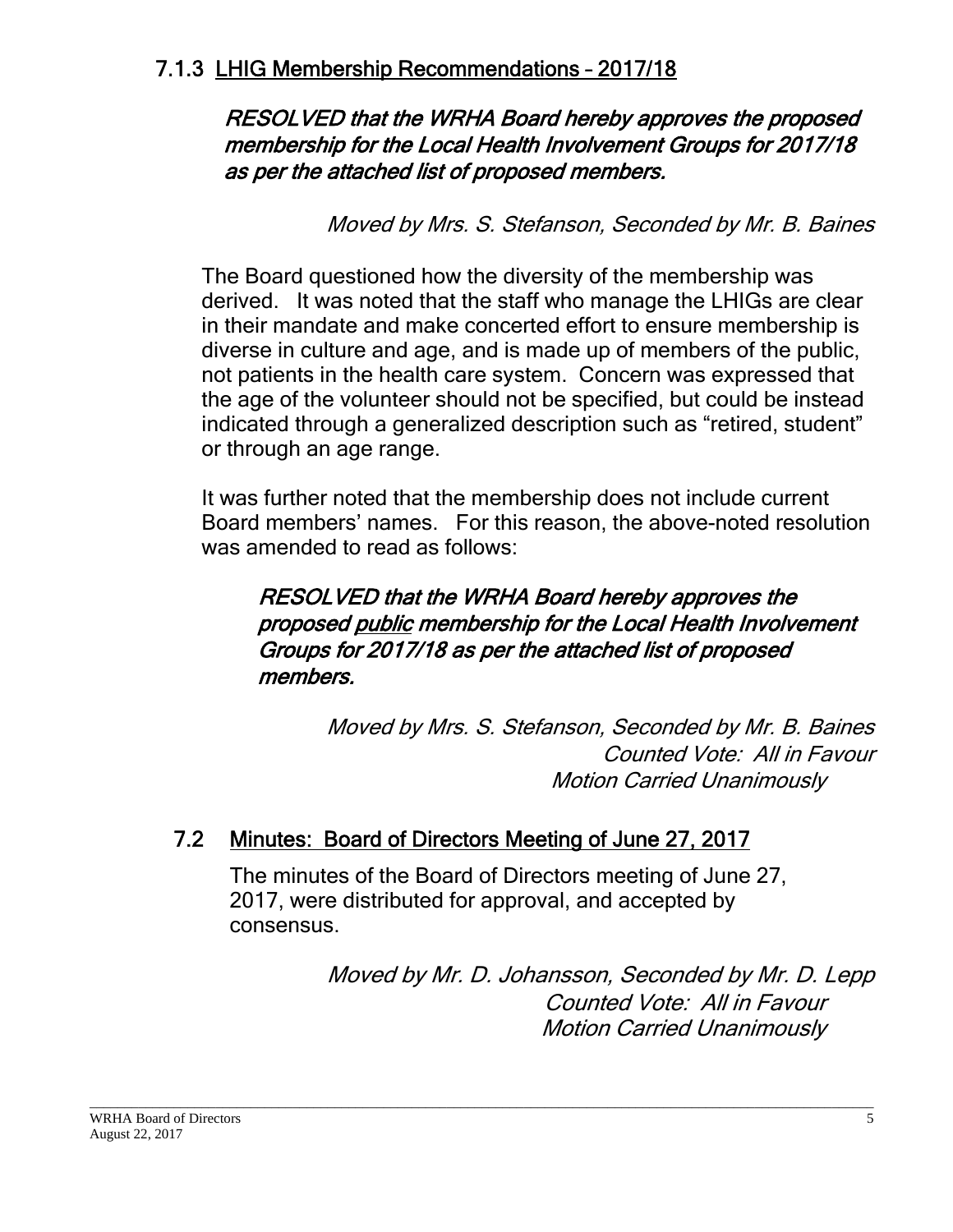A break was taken in the meeting at 9:17 a.m. and reconvened at 9:30 a.m. The meeting commenced in the In Camera Session at 9:31 a.m.

The meeting moved from the In Camera Session to the Open Session at 11:50 a.m.

#### 8. For information

## 8.1 Non-Clinical Sustainability Plan Update

An update on the plan was provided in the In Camera Session of the meeting.

#### 8.2 Clinical Sustainability Plan Update

An update on the plan was provided in the In Camera Session of the meeting.

#### 8.3 Bed Map

This item was deferred.

#### 8.4 Clinical Consolidation – Preparedness for Phase 1

A copy of the above-noted briefing note was distributed with the agenda for review and information. The overall improvement in patient flow throughout the sites, bodes well for site readiness in terms of the clinical consolidation. Meetings with the sites around the changes are continuing. The region is comfortable with how the roll out of the plan is proceeding. The region is ensuring the management of these changes proceeds in a safe and efficient manner.

#### 8.5 Staff Engagement – Consolidation

A copy of the above-noted briefing note was distributed with the agenda for review and information.

#### 8.6 Actions from Staff Forums

A copy of the above-noted briefing note was distributed with the agenda for review and information.

#### 8.7 WRHA Professional Advisory Committee Annual Report 2016

A copy of the above-noted report was distributed with the agenda for review and information.